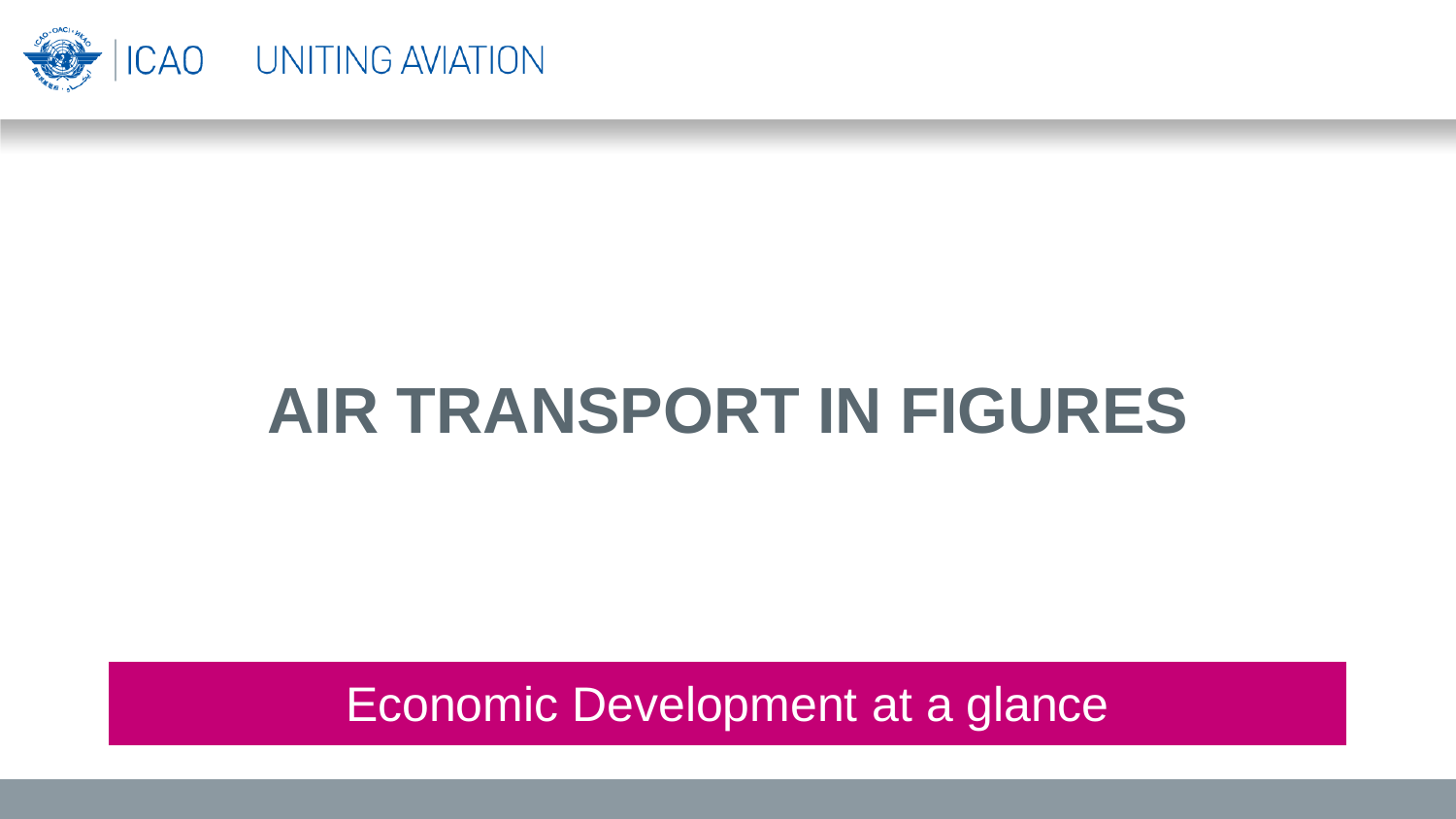

The air transport industry is not only

- a **vital engine** of global socio-economic growth
- but is also of vital importance as **a catalyst for economic development**,
	- creating direct and indirect employment,
	- supporting tourism and local businesses, and
	- stimulating foreign investment and international trade.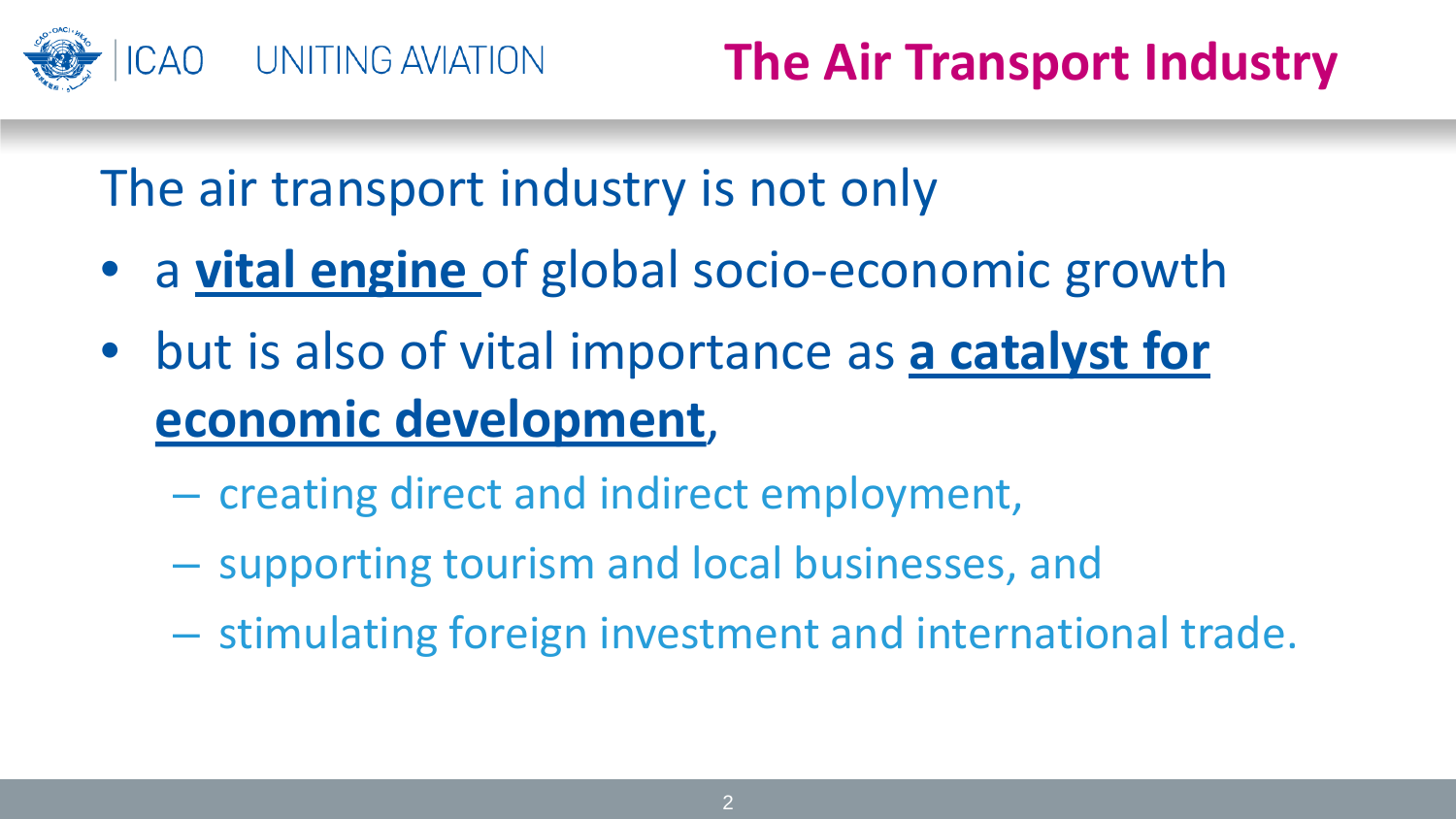# **Continuous growth of air traffic**



**UNITING AVIATION** 

**ICAO** 

*Source: ICAO* 3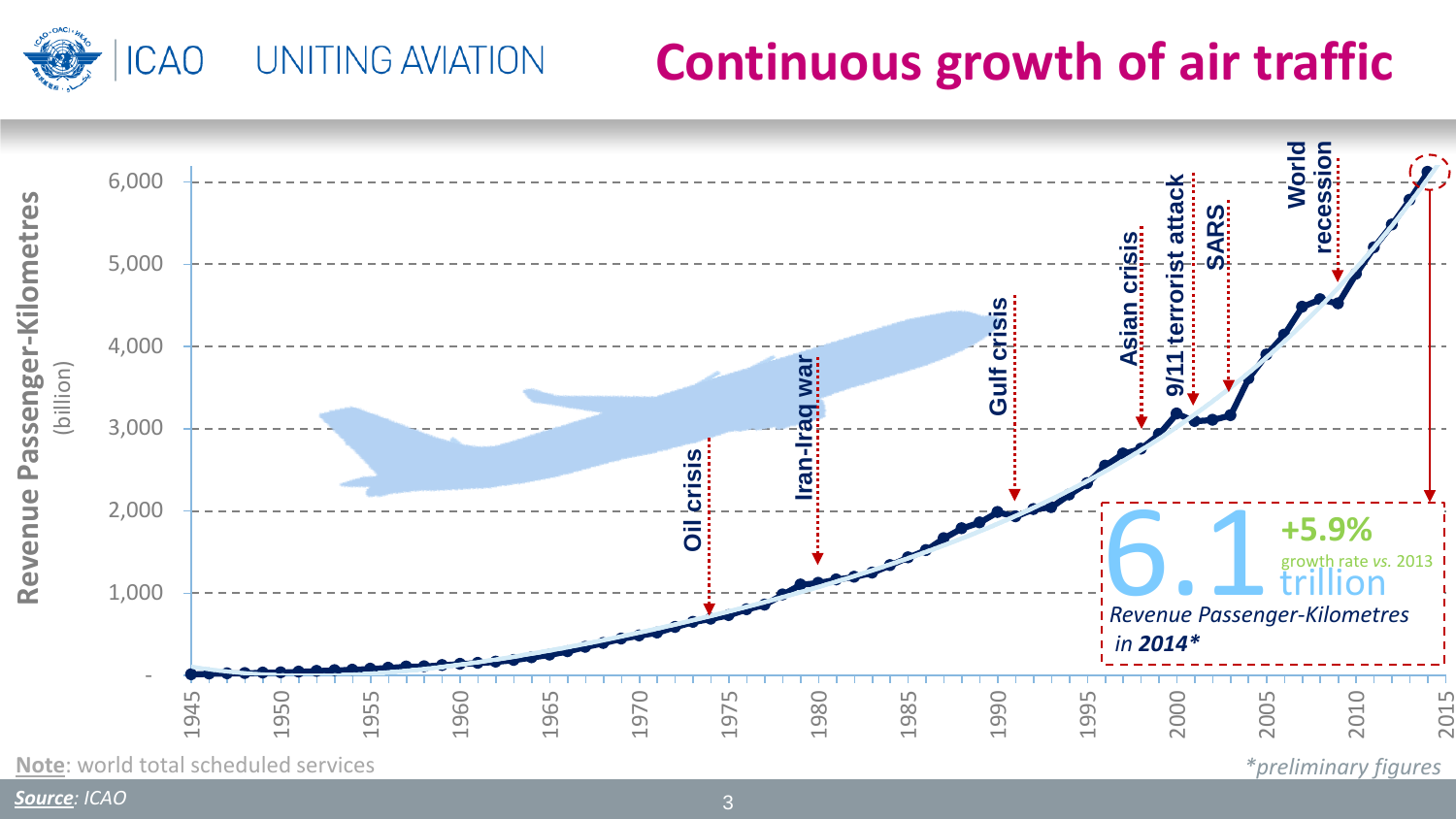

# **Economic Benefits of Aviation Worldwide**

**in 2012 - Worldwide**



# *Jobs\* supported by aviation worldwide*



*\*including direct, indirect, induced and tourism catalytic*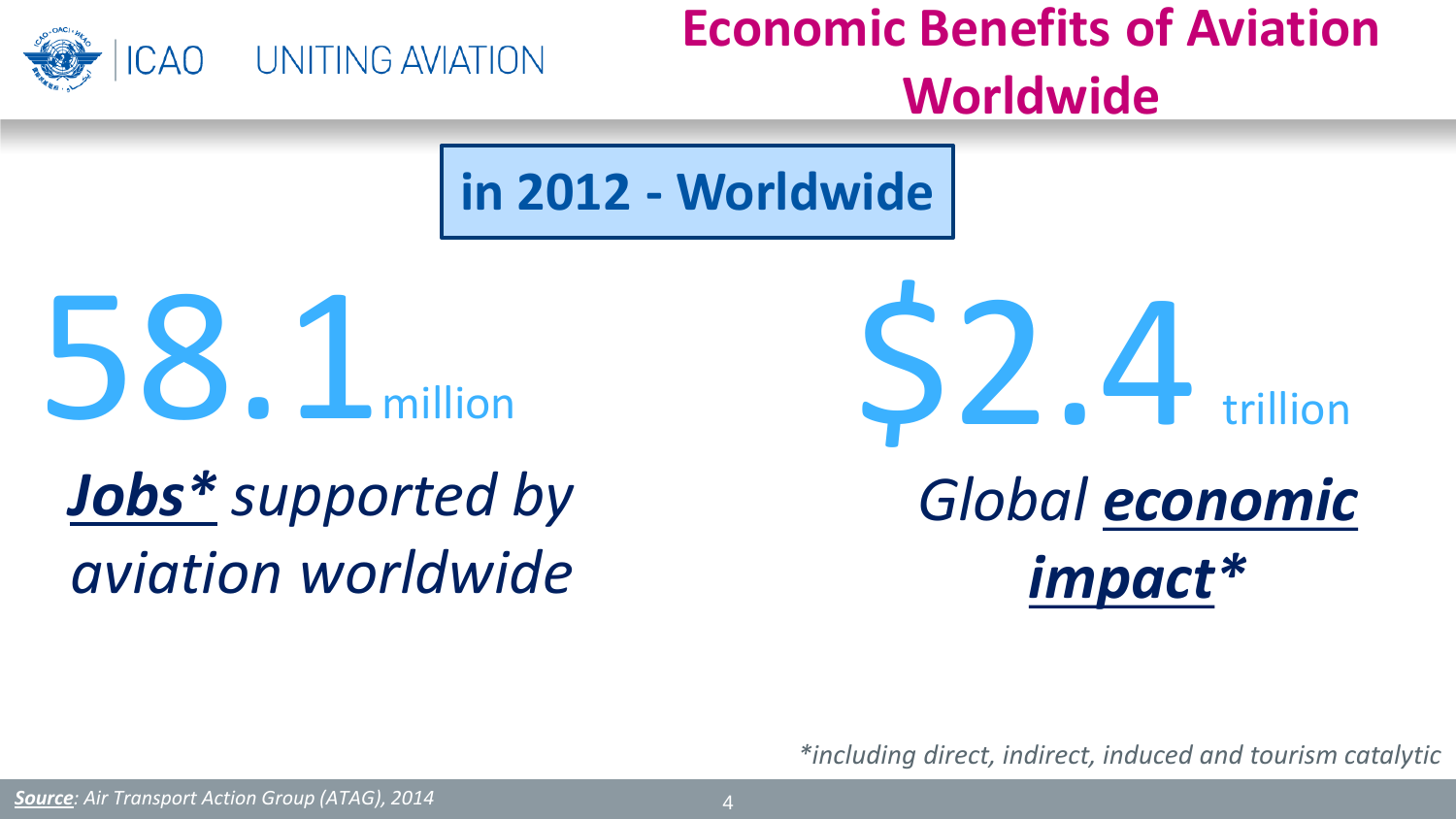

# **World Air Transport in 2013**



*Total (international and domestic) services Source: ICAO Annual Report of the Council 2013* <sup>5</sup>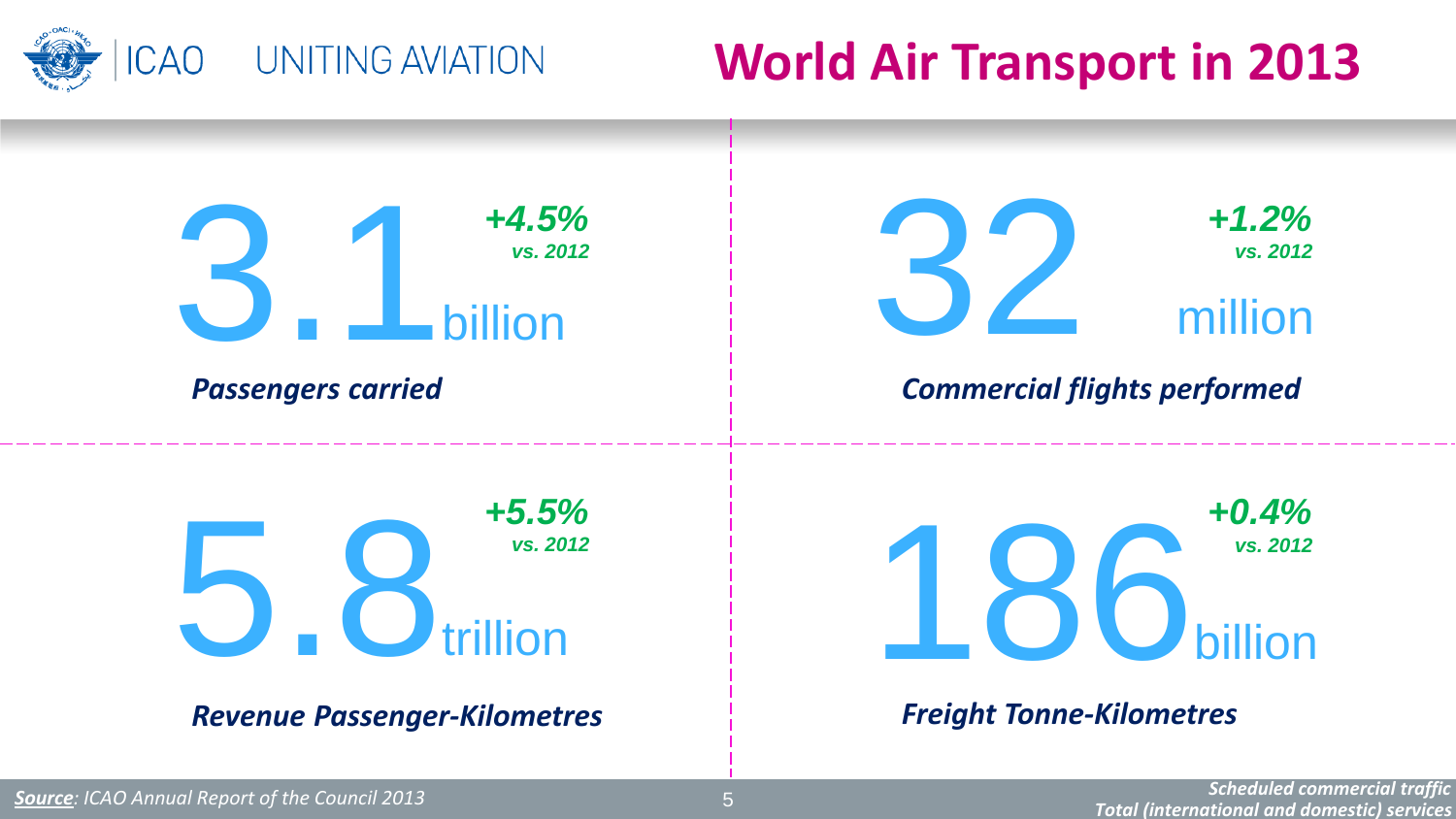

## **Economic Benefits of Travel and Tourism Worldwide**

In 2012, for the first time of history, there were **over 1 billion international arrivals.**

Travel and Tourism…

- …employs **105 million people** and sustains **277 million jobs** around the world.
- ...is one of the largest industry in the world.

Over the next 10 years, travel and tourism will create **80 million new jobs**, contribute to the global GDP by **11.4 trillion US\$.**



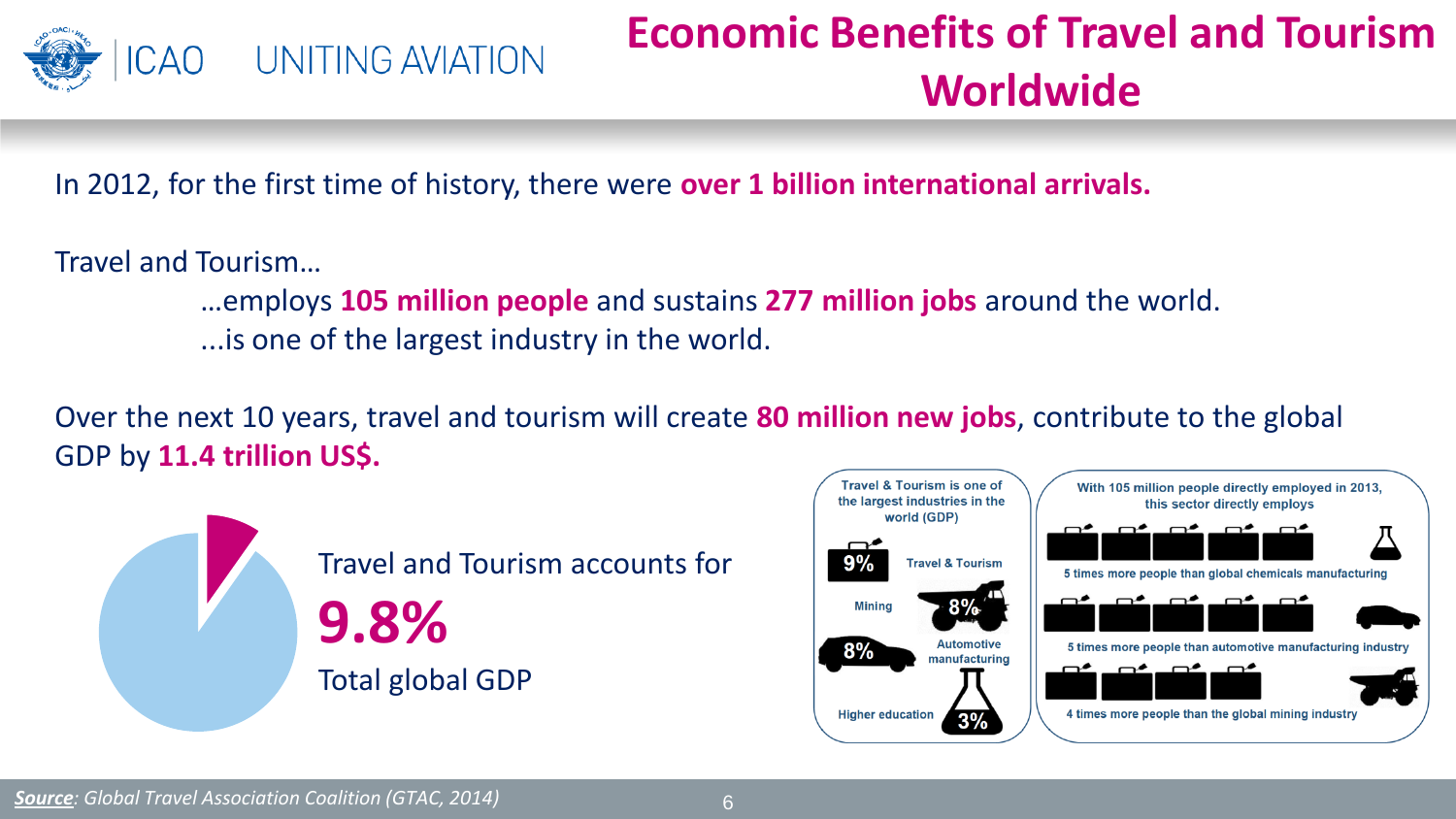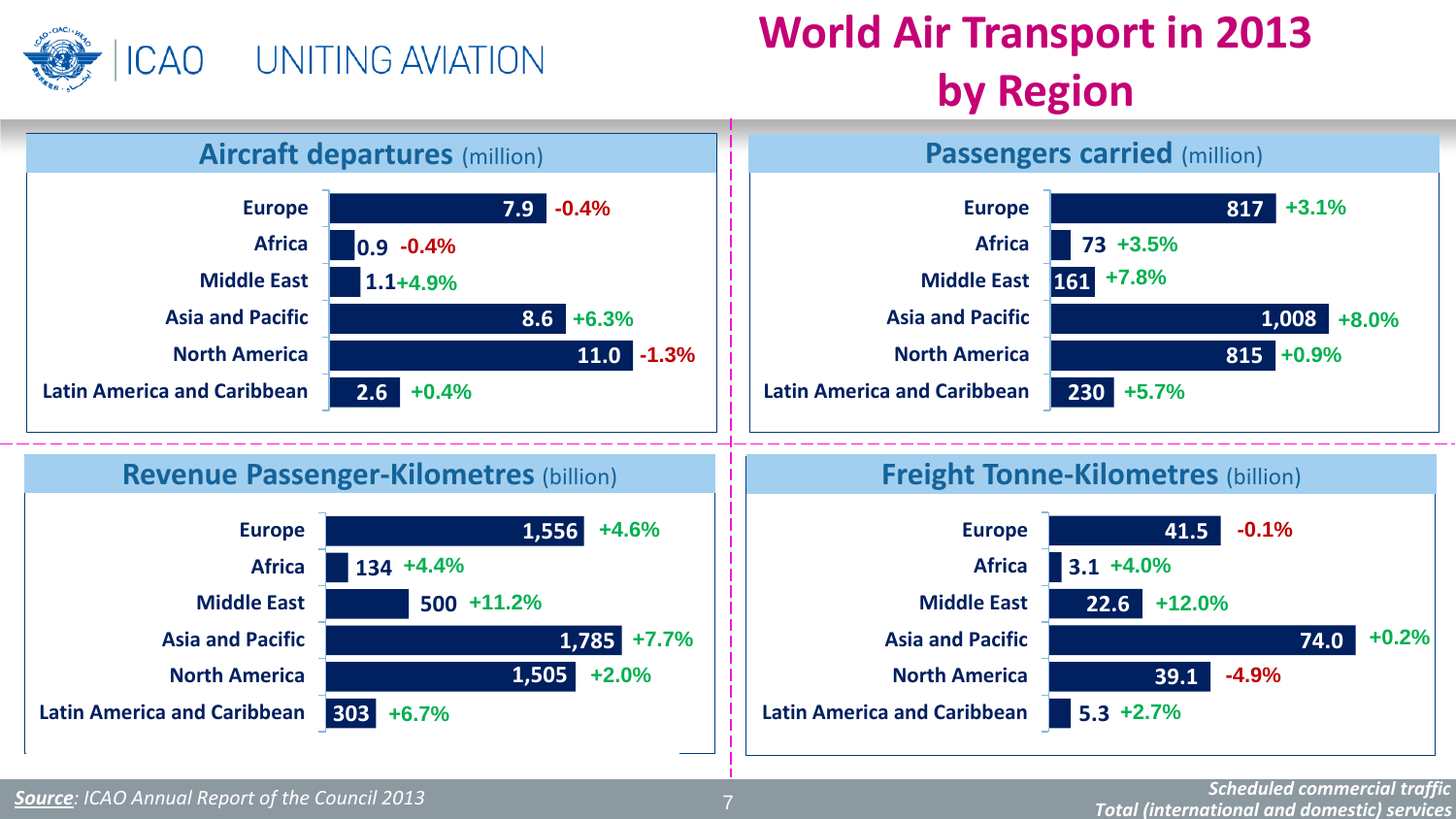

# **World Top 15 Airlines in 2013**



- **5** carriers from **North America**
- **5** carriers from **Asia/Pacific**
- **4** carriers from **Europe**
- **1** carrier from **Middle East**
- **2 low-cost carriers**: Southwest and Ryanair
- **Highest growth**  $\rightarrow$  **Emirates** with  $+15.8$  %

### RPK growth in 2013 vs 2012

*Note: scheduled services Source: ICAO Form A and ICAO estimates*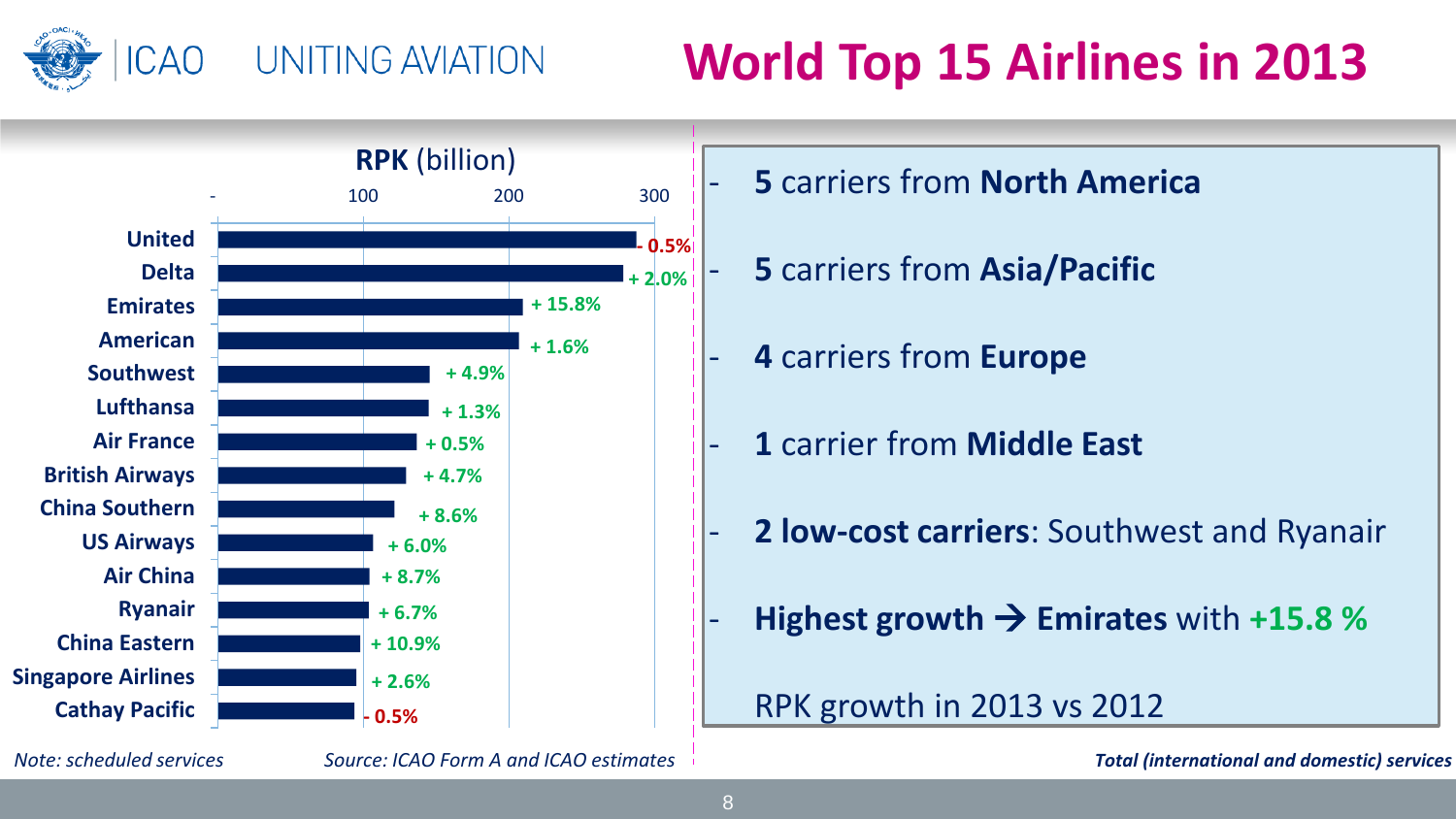

# **World Top 15 Airports in 2013**

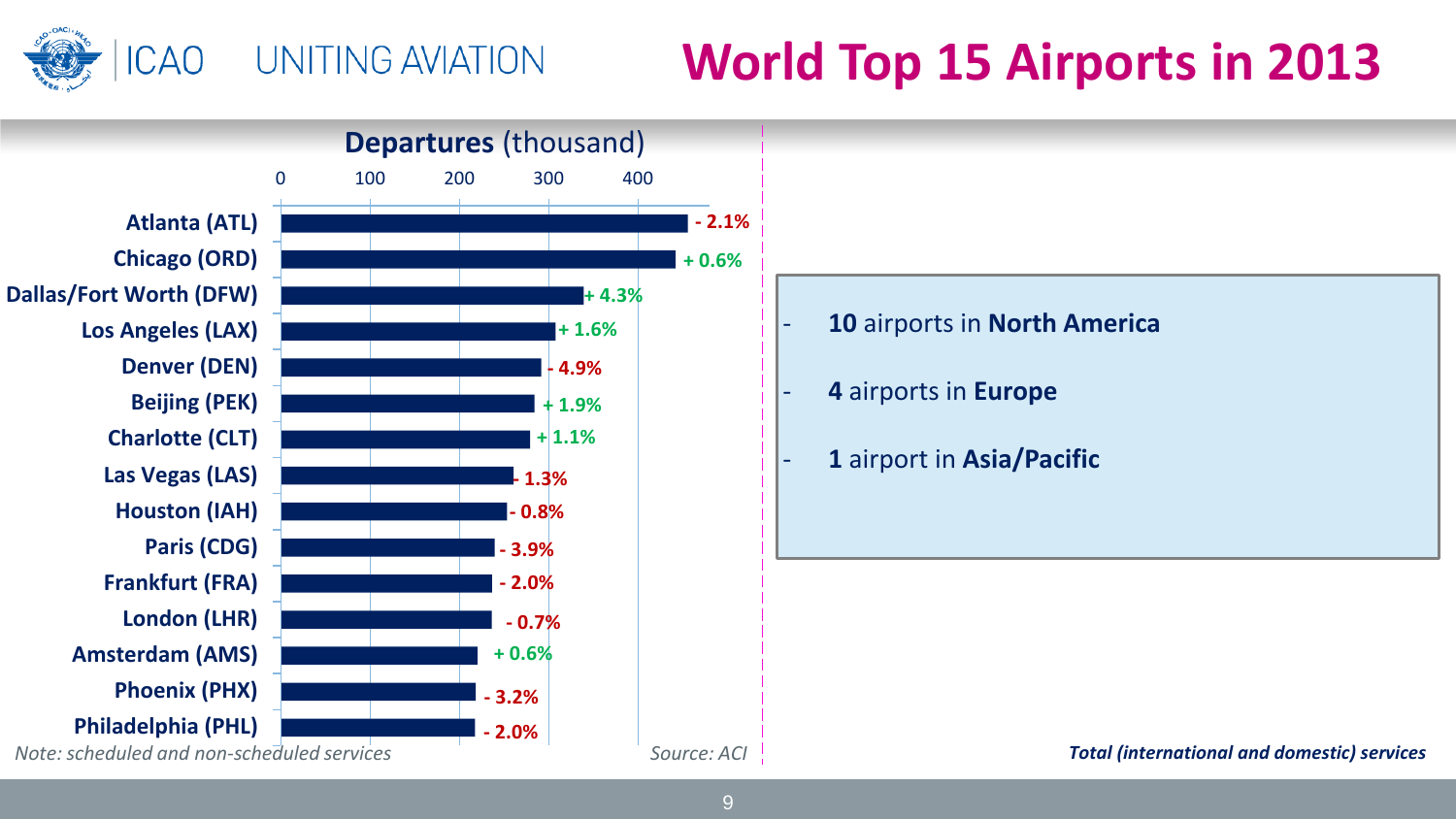

## **Passenger traffic: Worldwide distribution**

### **Distribution in Revenue Passenger-Kilometres**

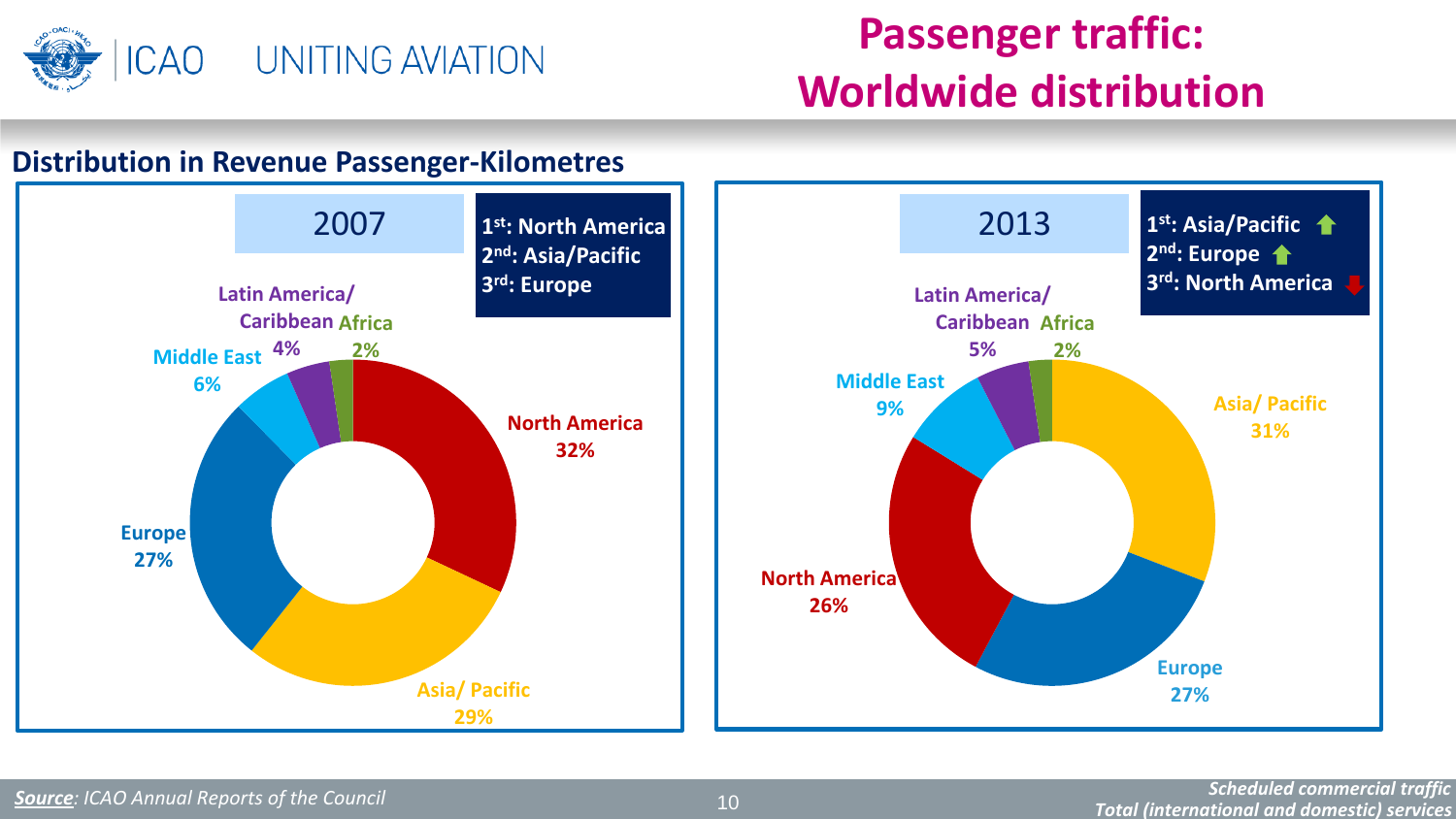

**World International Cargo Shipment**

## **Volume** of world international cargo shipment

## **Value** of world international cargo shipment



## **Surface modes**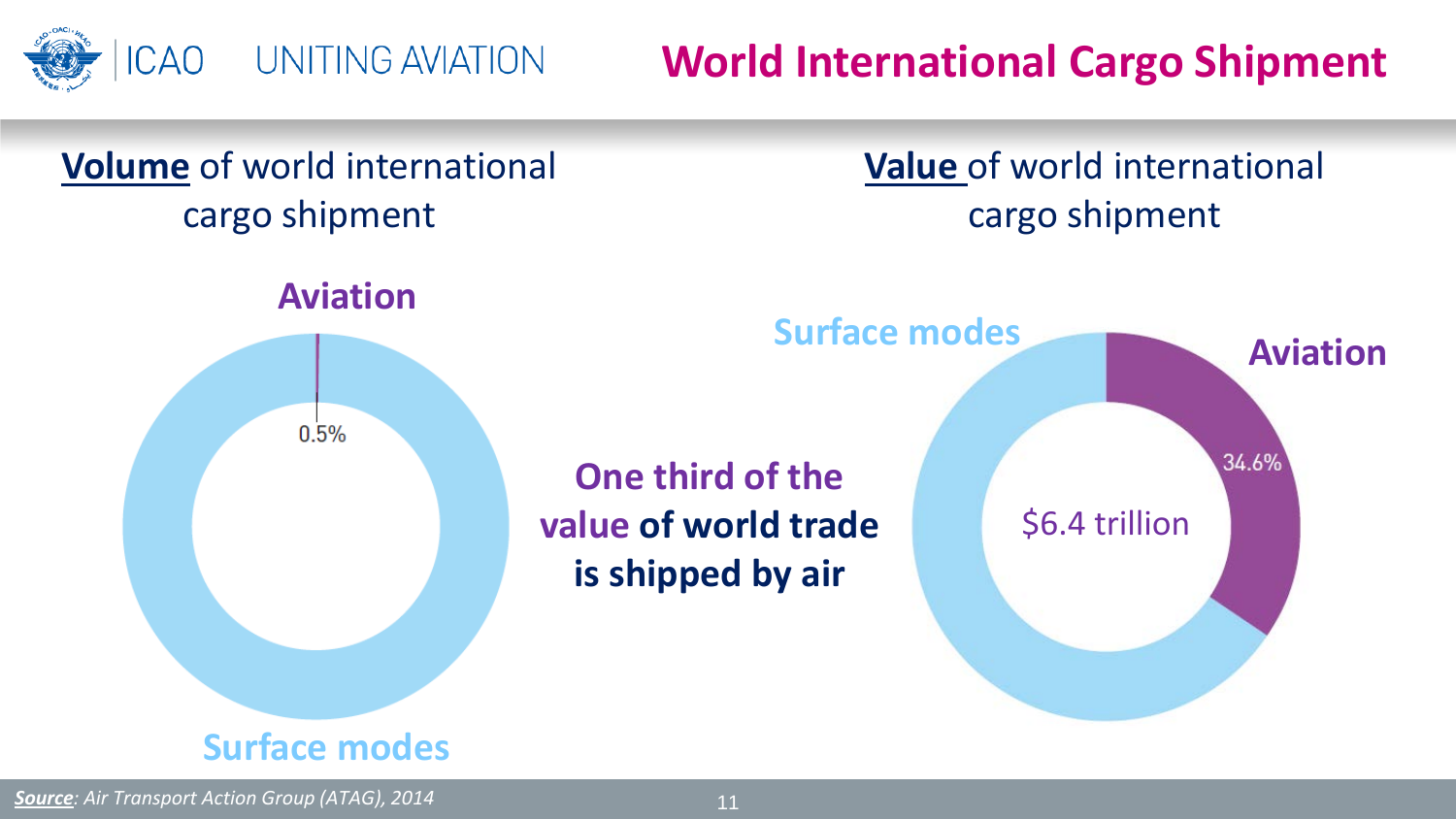

# **World Air Cargo in 2013**







*Freight Tonne-Kilometres*

### *ICAO is expecting +4.6 % freight traffic growth in 2014\**

#### *\* Preliminary result*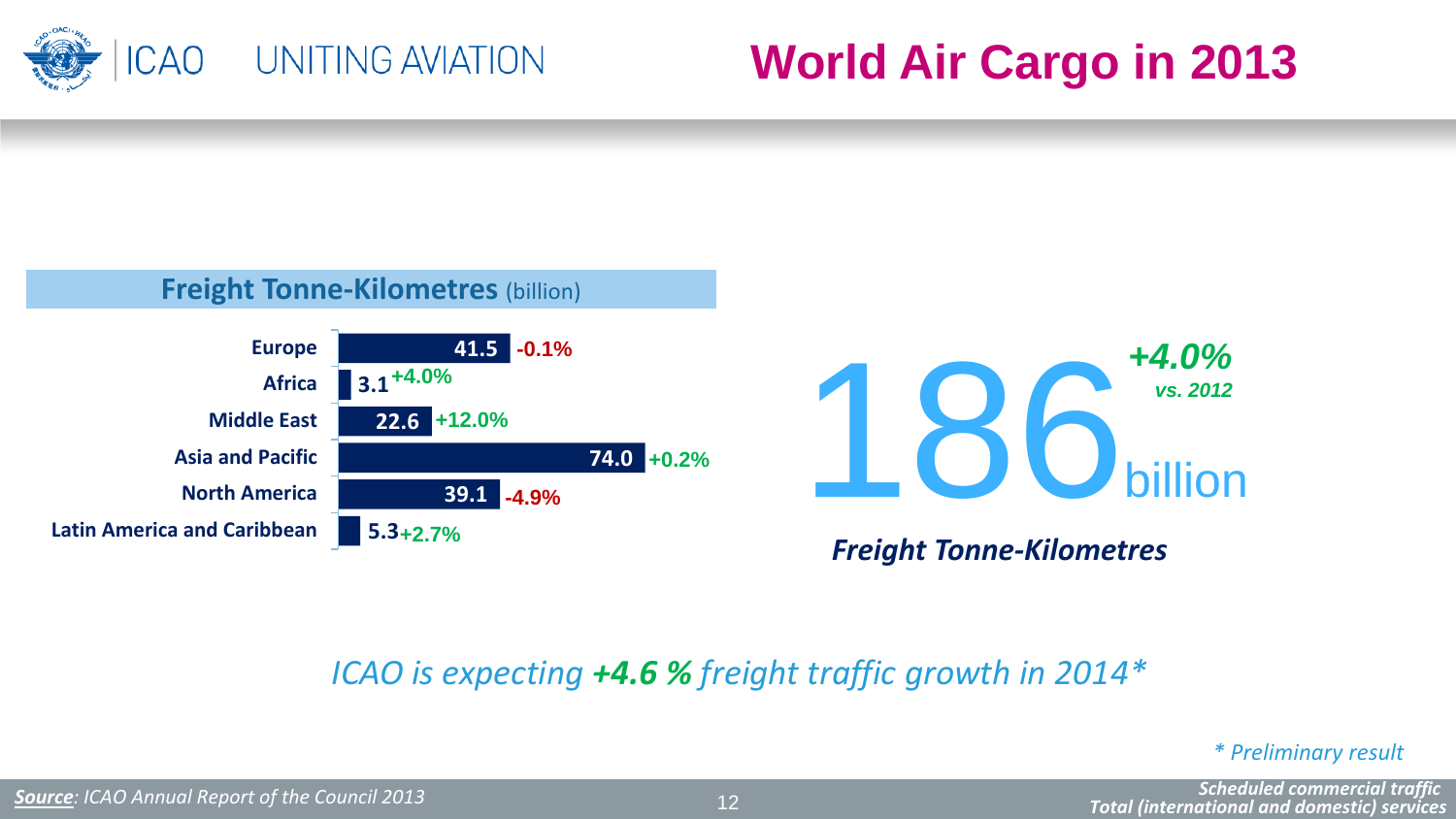

## **Air Cargo Traffic: Worldwide Distribution**

#### **Distribution in Freight Tonne-Kilometres**

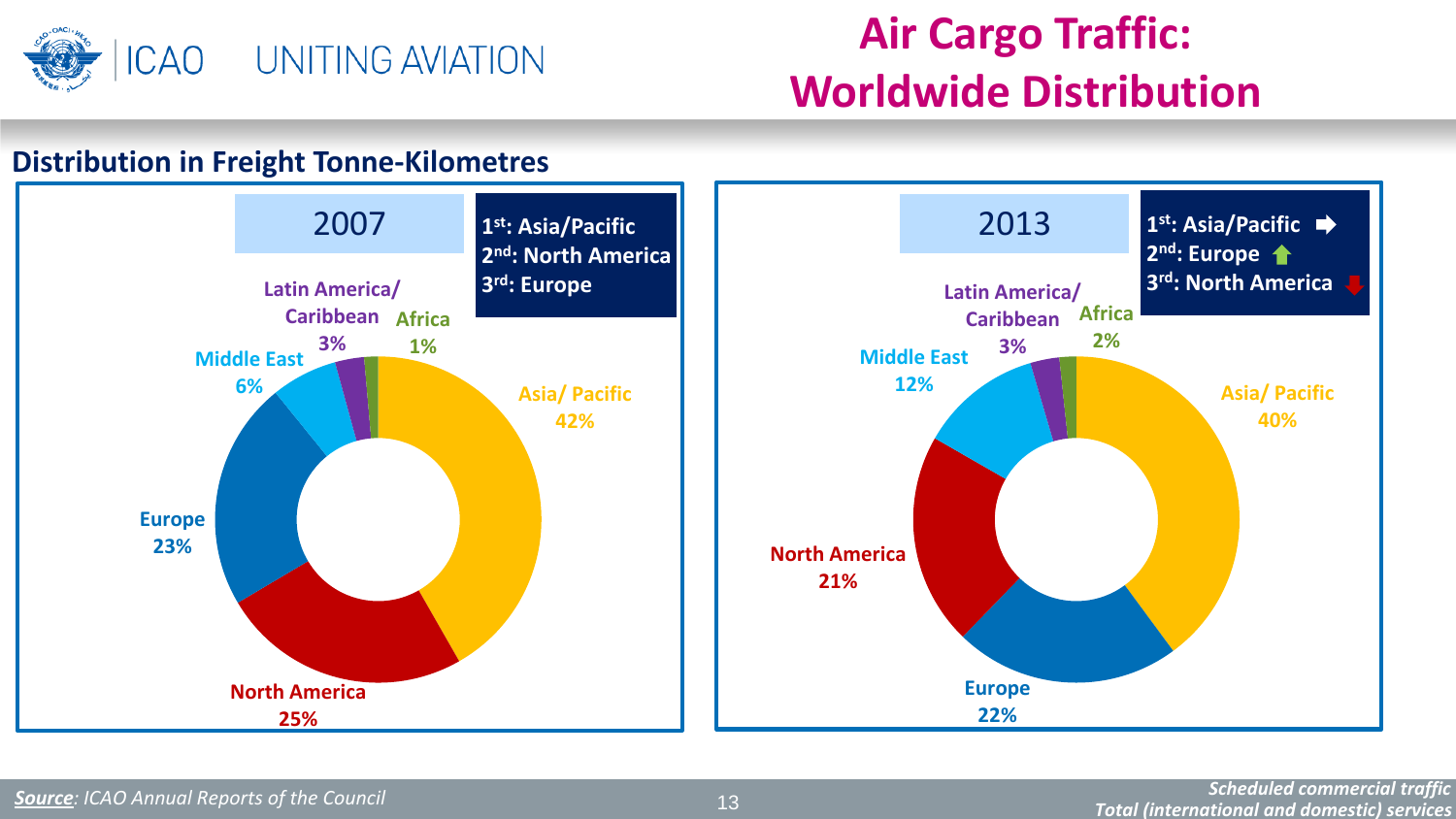

# **Encouraging Outlook**

### **World scheduled passenger traffic**



\*: Scheduled and non-scheduled services \*\*: Average Annual Growth Rate